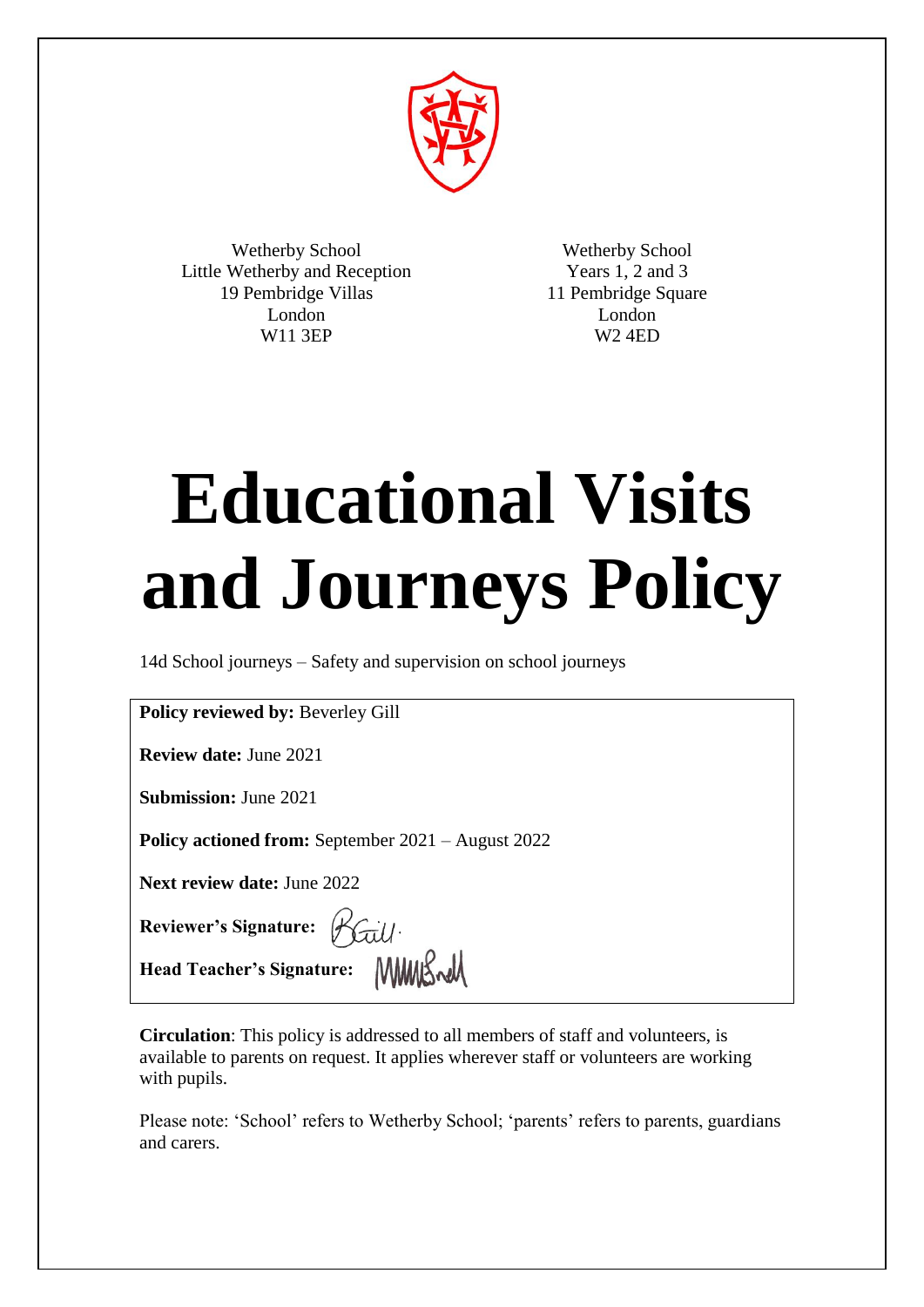# **Wetherby School**



# **Educational Visits and Journeys Policy**

This policy works in conjunction with the Alpha Plus document 'Policy for Off-Site Visits and Related Activities'

# **Rationale**

Wetherby School places high value on the place and purpose of educational visits. At Wetherby School we believe that every young person should experience the world beyond the classroom as an essential part of learning and personal development, whatever their age, ability or circumstances.

At Wetherby School we take the boys to a number of off-site venues for gym, games, swimming, church services, concerts, plays and other recreational activities. We also take the boys to a number of sports fixtures which are held at a variety of venues. They also play an important part of daily life of Wetherby School.

# **Purposes**

At Wetherby School we aim to enhance the first-hand experiences of all pupils by providing opportunities for day and residential visits. These support the social, moral, physical and academic needs of the pupils. We recognise the considerable contribution that such visits can bring to pupils in terms of their social and personal development and their confidence in managing the safety and well being of themselves and others outside the confines of the school. Additionally, it is recognised that educational visits offer significant opportunities to build upon and enrich work undertaken within the taught curriculum.

The organisation of an educational visit and journey is crucial to its success. The safety of children and staff is always the overriding priority. With rigorous organisation and control the visit/journey should provide a rich learning experience for the children. The purpose of this policy is to clarify the roles, responsibilities and procedures for all concerned when organising an educational visit.

Any educational visit or journey undertaken by Wetherby School always has the education of the boys at the heart of what we do. All educational visits and journeys are always thoroughly planned and the welfare, health and safety of all of the boys is paramount.

# **The role of the Headmaster:**

It is the Headmaster's responsibility to:

- Oversee the work of the Educational Visits Co-ordinator (EVC) and the member of staff organising the visit/journey
- Liaise with the EVC on issues arising from educational visits
- Update, communicate and discuss school policy in relation to educational visits and journeys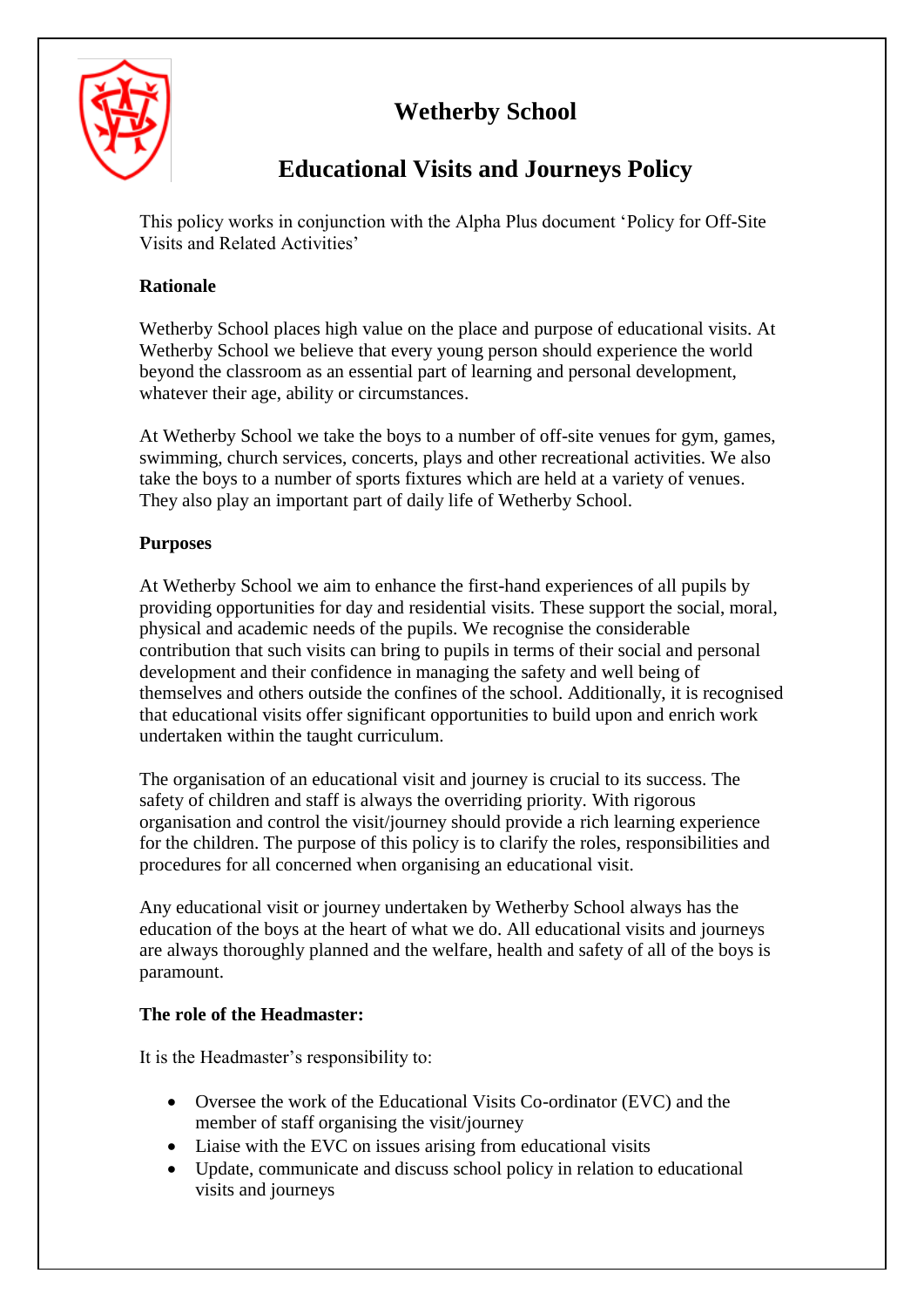- Check and sign off all risk assessments
- Ensure the group leader/EVC/member of staff responsible for the journey has given the address and phone number of the visits venue and has a contact name
- Ensure he has the names of all the staff, adults and children in the travelling group and the contact details of parents, staff and other adults' next of kin
- Ensure he knows the procedures should there be a large scale accident
- Ensure all journeys are safe and any necessary risk assessments have been completed
- Ensure all coaches are booked and health and safety checks have been completed
- Ensure all necessary documents have been completed and sent to the relevant places
- Ensure the correct ratios are met for all educational visits and journeys
- Check all parents have signed the permission letter for educational visits and journeys at the start of the academic year
- Ensure a pre-visit has been undertaken
- Ensure all visits and journeys are entered on EVOLVE
- Ensure that the School Learning Area is kept up to date on EVOLVE by the EVC and the Assistant Head (Wellbeing and Cross-Curricular)

# **The role of the Educational Visits Co-ordinator (EVC):**

It is the EVC's responsibility to:

- Liaise with the Headmaster and the Assistant Head (Wellbeing and Cross-Curricular) where necessary
- Attend the initial EVC training when appointed to the role as well as any updates offered by Alpha Plus. This training should be repeated every three years
- Ensure that there is a policy in place for educational visits and off-site visits and that it is updated regularly
- Update, communicate and discuss school policy in relation to educational visits and journeys
- Provide support for staff planning and organising educational visits
- Advise and liaise on current Department for Education and Skills' Guidelines, especially Health and Safety issues
- Be aware of the content on [www.oeapng.info](http://www.oeapng.info/)
- Monitor the work carried out during and as a result of the educational visits
- Oversee the balance of visits within a year group and in a pupils' time at Wetherby School
- Ensure the visit leader is competent. Assess in conjunction with the National Guidance 'Assessment of Competence' on [www.oeapng.info](http://www.oeapng.info/)
- Train staff to use EVOLVE and in any other areas pertinent to educational visits and journeys
- Ensure all visits and journeys are entered on EVOLVE
- Check all risk assessment documents and other documentation before the educational visit in conjunction with the Assistant Head (Wellbeing and Cross-Curricular). Sign off where necessary
- Ensure all evaluations are completed on EVOLVE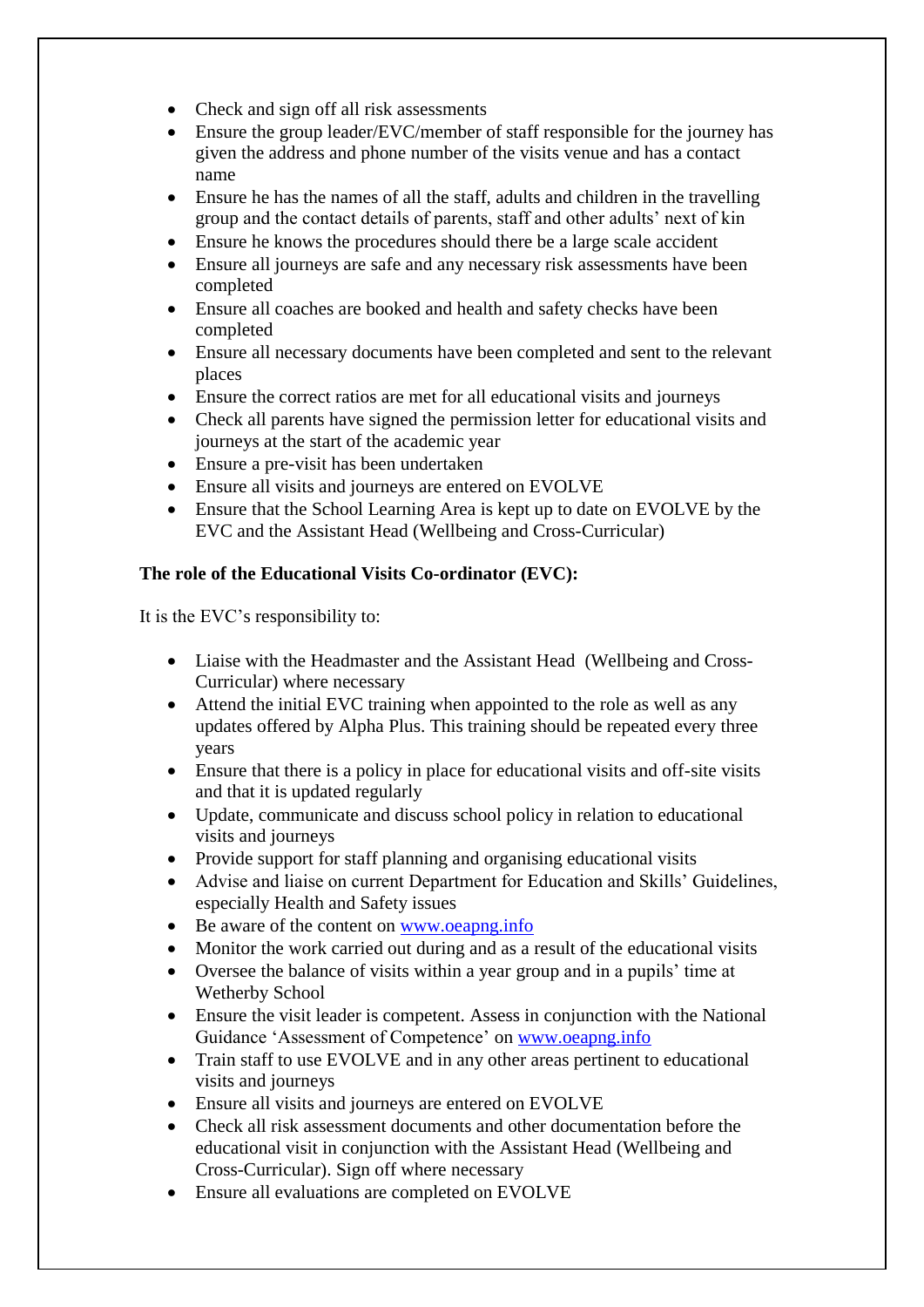- Check there is adequate and relevant insurance cover
- Check the mode of transport is appropriate
- Ensure travel times out and back are known
- Ensure arrangements have been made for children with SEND and medical needs
- Ensure the Headmaster has the address and phone number of the visits venue and has a contact name
- Ensure the Headmaster has the names of all the staff, adults and children in the travelling group and the contact details of parents, staff and other adults' next of kin
- Ensure a copy of all the correct paperwork is kept in the trips file
- Check parents have signed Parental Consent Forms in Years 1, 2 and 3
- Check all parents have signed permission slips in Little Wetherby and Reception for each visit
- Ensure a copy of the crisis management procedures is in the trip documentation and the visit leader is aware of what to do should there be a crisis
- Ensure a pre-visit has been undertaken by the visit leader
- Ensure all staff are aware of the School Learning Area
- Ensure that the School Learning Area is kept up to date on EVOLVE by the EVC and the Assistant Head (Wellbeing and Cross-Curricular)
- Ensure all staff are aware of their individual responsibilities as noted in [www.oeapng.info](http://www.oeapng.info/)

#### **The role of the visit leader:**

For each educational visit there should be a group leader. The group leader will be a teacher and is responsible for the supervision and conduct of the visit. It is the Group leader's responsibility to:

- Undertake an exploratory visit, where it is a new visit that no staff have been on
- Undertake and complete the planning and preparation of the visit, including the briefing of group members, staff and other adults
- Complete all necessary documents on EVOLVE within the given timeframe
- Undertake and complete the risk assessment documents and other necessary documentation
- Ensure all SEND, dietary and medical factors have been taken into consideration
- Ensure that the children understand their responsibilities
- Liaise with the Headmaster/EVC/Assistant Head (Wellbeing and Cross-Curricular) where necessary
- Liaise with parents where necessary
- Liaise with other members of staff/adults
- Carry a list/register of all group members with contact numbers
- Ensure all staff/helpers have a list of all of the boys in their group
- Sort out costings and raise cheque requisitions
- Ensure all boys are wearing a wristband/label with the school's name and phone number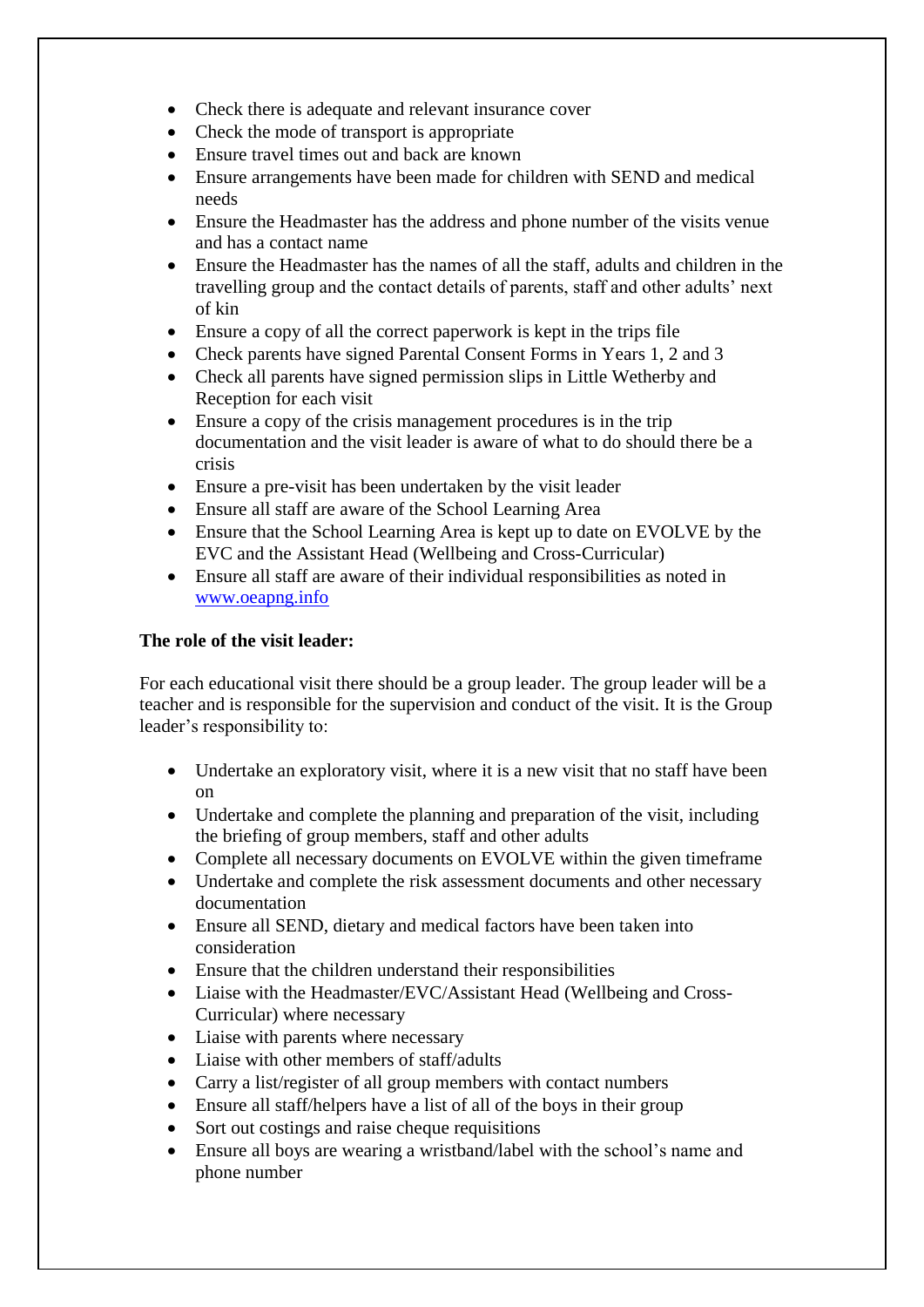- Liaise with the bursar regarding times and dates of visits so coaches can be booked
- Curtail the visit or stop the activity if the risk to health and safety of any participant reaches an unacceptable level
- Ensure the visit leader has explained to other adults what to do if there is a crisis – follow crisis management procedures
- Ensure a copy of the crisis management procedures is in the trips documentation
- Ensure all they are aware of their individual responsibilities as noted in [www.oeapng.info](http://www.oeapng.info/)

# **Other members of staff involved in the educational visit/journey**

Teachers on the visit/journey must:

- Do their best to ensure the health and safety of everyone in the group
- Care for each individual as any reasonable parent would
- Carry a list/register of all group members with contact numbers
- Follow the instructions of the group leader/member of staff and help with managing the group
- Consider stopping the visit or activity if they think the risk to the health and safety of the children in their charge is unacceptable
- Regularly check that the entire group is present
- Have the means to contact the group leader/other supervisors/members of staff if needing help
- Clearly understand the emergency procedures and be able to carry them out
- Have appropriate access to first aid
- Ensure they know what to do in a crisis
- Ensure all they are aware of their individual responsibilities as noted in [www.oeapng.info](http://www.oeapng.info/)

#### **Other adults involved in the visit**

The group leader should ensure that other adults follow instructions. The following guidelines should be given to all other adults that accompany a school trip:

#### Parental Guidance for Wetherby School Trips

Thank you very much for joining us on our Wetherby school trip. We hope that you have a fun day. For safeguarding reasons, the member of staff designated to your group has overall responsibility for the safety and wellbeing of all the boys in your group.

In view of this, please remain close enough to the group leader to enable them to monitor the children appropriately. Please do not separate from your designated group leader.

If you have any concerns regarding the behaviour or wellbeing of the pupils in your group, please speak with your group leader or any member of the Wetherby staff. All pupils must maintain the high standard of manners and behaviour expected of a Wetherby Ambassador at all times.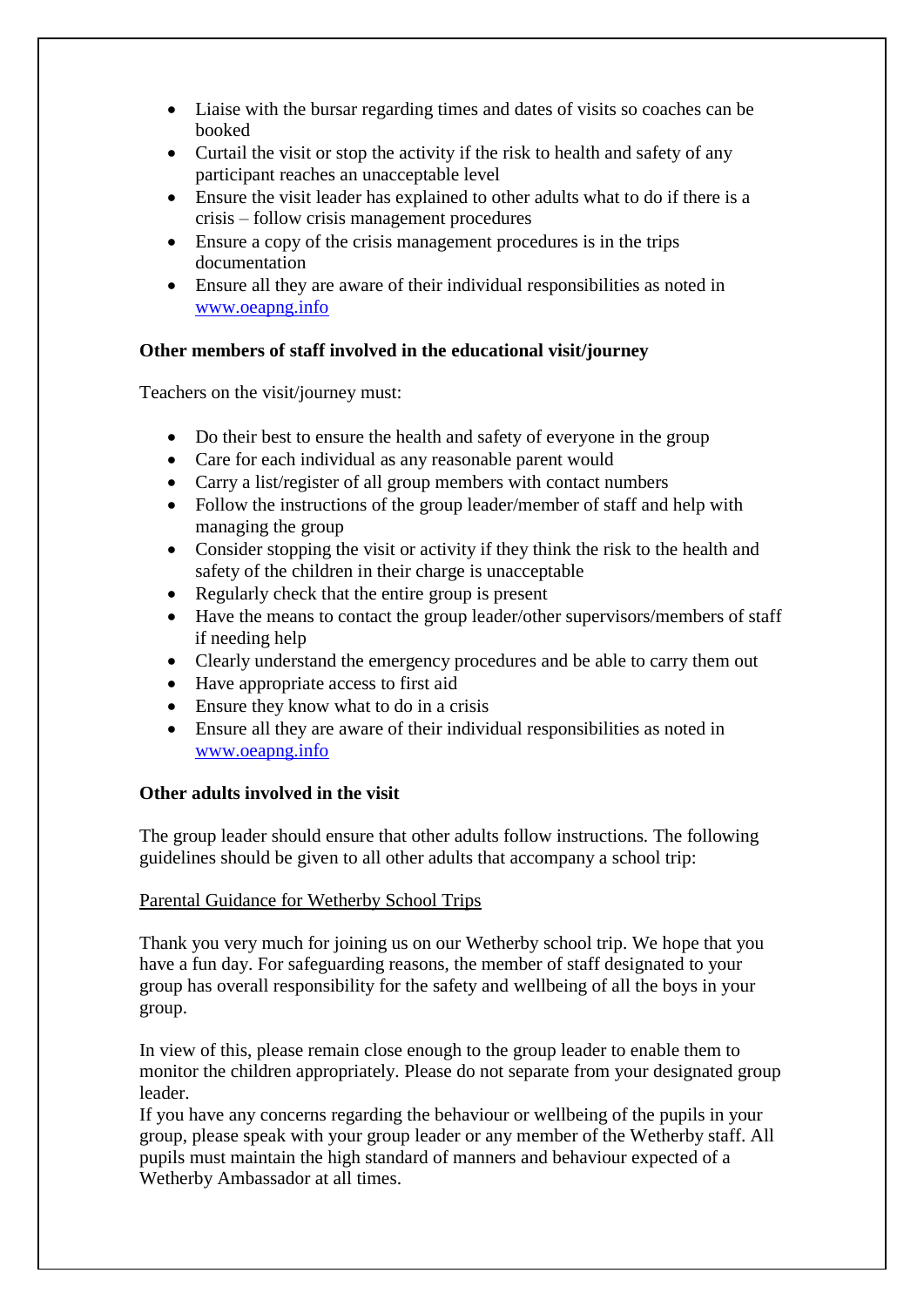To ensure consistency and the best care of the boys on this trip, please:

- Familiarise yourself with the parent information pack including emergency and crisis procedures.
- Regularly check that the entire group is present by counting the boys.
- Refrain from using mobile phones unless in an emergency. Your attention needs to be on the boys at all times.
- Only use school cameras to take photos of the boys. Please do not take photos of the boys.
- Ensure that boys are accompanied by a member of Wetherby staff to go to the toilet. For safeguarding reasons, parents should never be in sole charge of pupils.
- Ensure boys leave the facilities clean and tidy.
- Only allow the boys to eat the food and drinks that they brought with them. Due to allergies and in the interest of fairness, please do not buy or give any boys any treats.

Thank you so much for your support in ensuring the success of this trip. We do appreciate you giving up your time. If you have any feedback, please let your trip leader know.

#### **Responsibilities of the children**

The visit leader/member of staff should make it clear to the children that they must

- Follow the instructions of the visit leader and other adults
- Remember they are Wetherby Ambassadors and follow the Rules to Always being a Wetherby Ambassador
- Not take unnecessary risks
- Look out for anything that might hurt or threaten the group
- Should not undertake any task that they fear or that they think will be dangerous
- Alert the supervisor if someone is missing or in difficulties
- Remain where they are if separated and wait until someone comes back for them or look for another group from Wetherby School if they lose their group.
- Not go with anyone (unless they are a safe adult such as a police officer, venue staff) even if they tell them they know where to find the teacher or adult they were with

#### **Risk Assessment**

Risk assessment and risk management are legal requirements and should always be carried out before setting off on a visit/journey. Wetherby School risk assessment documents must be completed and a copy of the site's risk assessment should be included. Wetherby School has generic risk assessments in place which are likely to apply to the activity wherever and whenever it takes place. A copy of this must be also be included by the visit leader.

The visit leader, other members of staff and helpers should continually reassess the risks throughout the visit/journey and take appropriate action if pupils are in danger.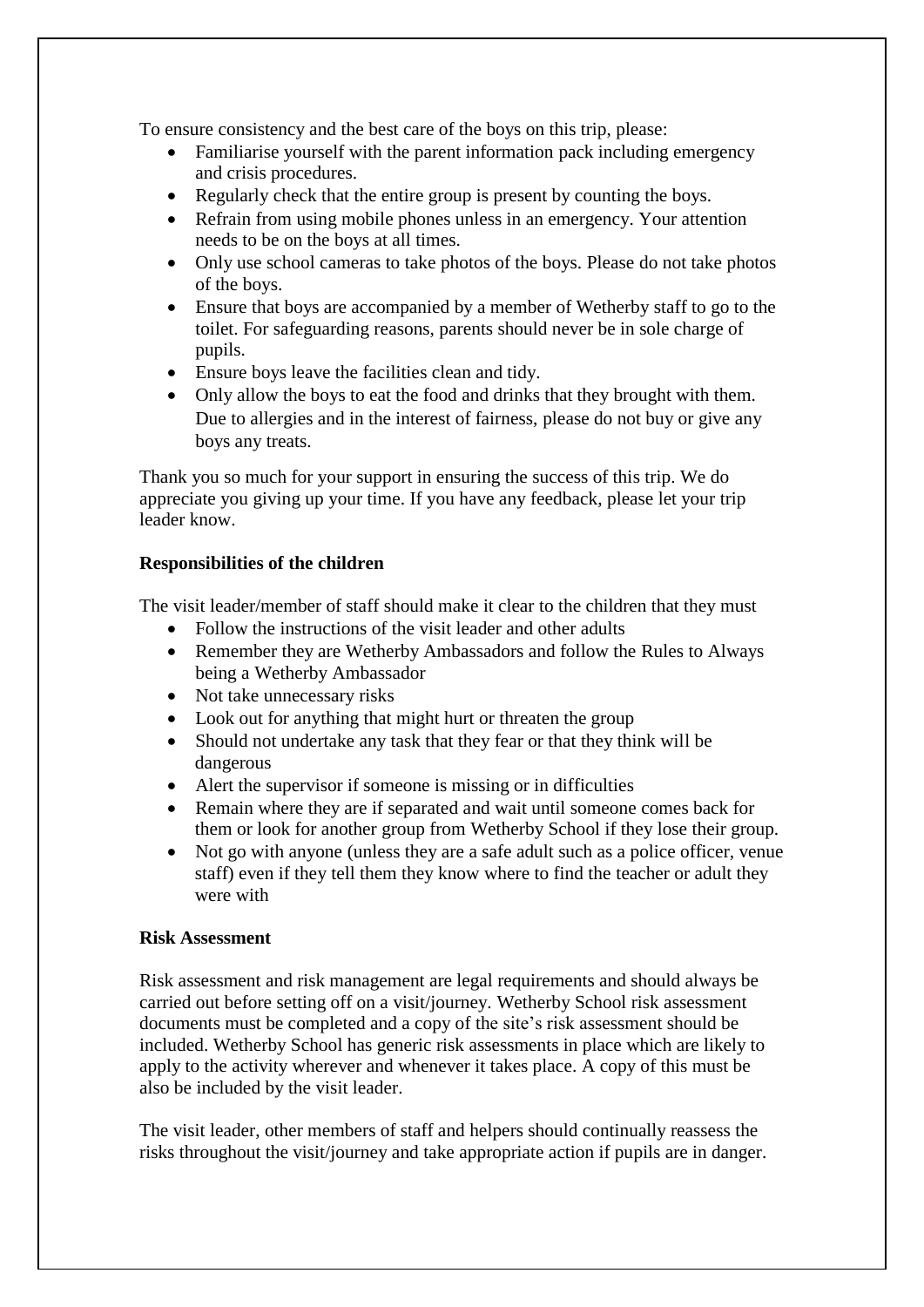The visit leader should take the following factors into consideration when assessing the risks:

- The type of activity and the level which it is being undertaken
- The location
- The competence, experience and qualifications of staff
- The children's age, competence, fitness and temperament
- Children with SEND and medical needs
- The quality and suitability of available equipment
- Seasonal conditions, weather and timing
- Contingency measures

The visit leader should complete the necessary documentation on EVOLVE and the EVC/Assistant Head (Wellbeing and Cross-Curricular) will request amendments to documentation and approve accordingly. All documentation will be stored within Evolve and a copy will be taken on the visit. All adults on the visit will have a copy of the relevant documentation. Documentation should be marked as 'Restricted – dispose of in confidential waste' given the sensitive information it contains.

There are risk assessments carried out for each venue that the boys visit and there are generic risk assessments in place for getting on and off coaches. Prior to any boys participating in any off-site activity, a member of staff will assess the venue for potential risks and decide if it is safe to use or not.

#### **Supervision**

It is important to have a sufficient ratio of adults to children for any visit/journey. The following factors should be taken into consideration:

- Age and ability of the group
- Children with SEND and medical needs
- Nature of the activities
- Experience of adults on visits
- Competence of staff, both general and on specific activities

There should always be enough adults to cope effectively with an emergency. When visits involve activities with a higher risk supervision ratios at Wetherby School are set accordingly.

These are the ratios that Wetherby School follows, where possible:

- Nursery and Early Years 1:2 4
- Years 1 to  $3 \cdot 1:6 8$
- Residential Visit in Year 3 1:6

Regardless of these suggested ratios, each visit/journey will be assessed individually by the EVC and the Assistant Head (Wellbeing and Cross-Curricular) as well as through Wetherby School's risk assessment procedure for educational visits.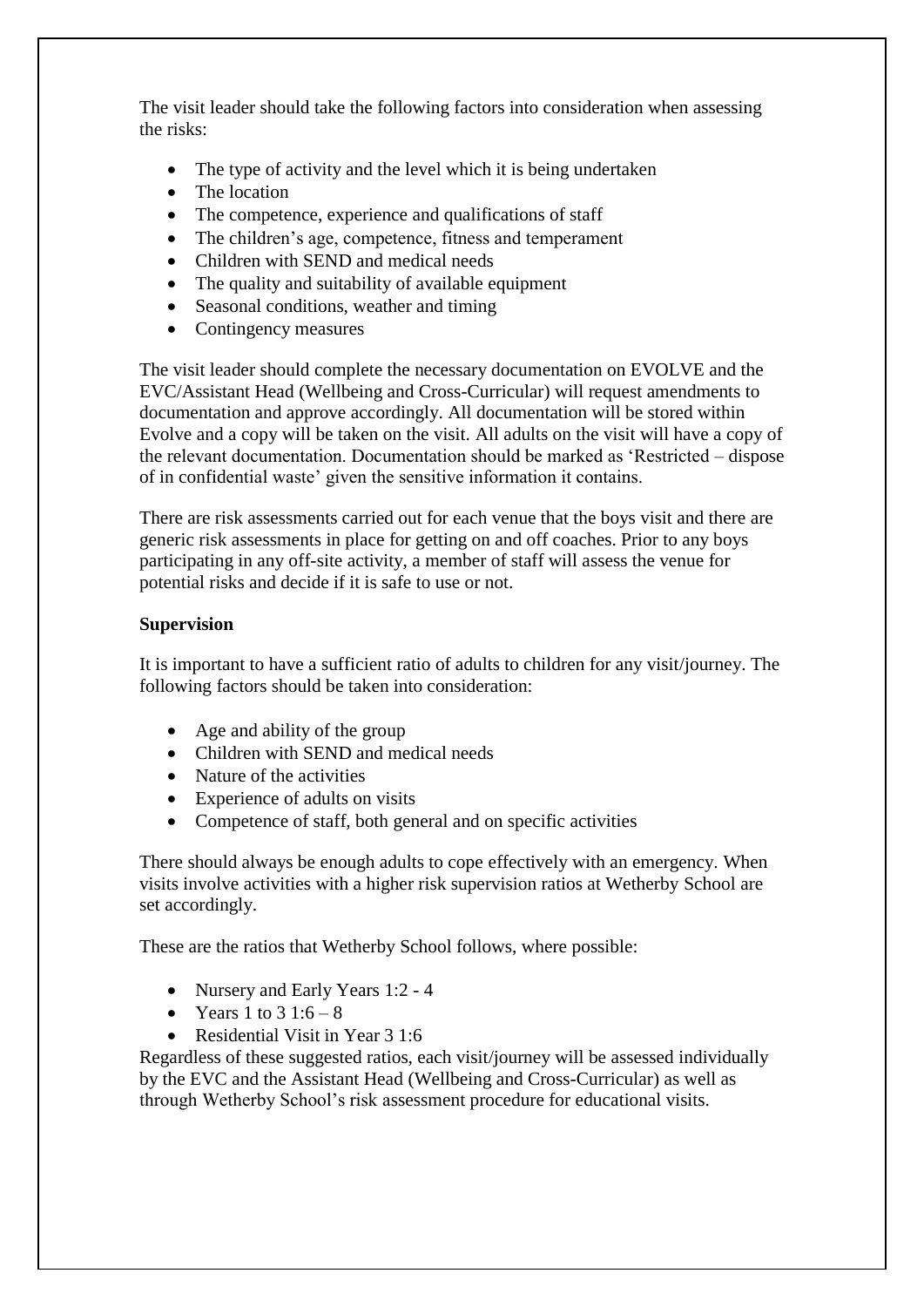# **Crisis Management Protocol**

As a school we are fully aware that each trip/journey carries a number of risks. We put into place many procedures to minimise these risks, however on some occasions it may not always be possible to prevent something that is beyond our control happening. Alpha Plus has issued Wetherby School with a Crisis Management Protocol. All staff have been trained in what to do in case of a crisis and any accompanying parents on trips will have this protocol explained to them. All staff will carry a copy of an outline of the crisis management protocol in their off-site folders and there will also be a copy of this in the trip documentation.

Please refer to: Crisis Management Protocol

# **Losing a Child**

In the unlikely event that a child appears to be missing the visit leader/member of staff should follow the crisis management procedures. The visit leader should do the following once crisis management procedures have been put into place:

- Stay calm and ensure the visit leader is aware of the situation
- The group will stay still and keep together. Two adults will stay with the group and a minimum of two adults will immediately start searching for the missing child
- If the child is still missing after five minutes the staff on site will be informed, Wetherby School will be contacted and the Police will be called
- The visit leader will be prepared to give the following information:
	- 1. The visit leader's name
	- 2. What has happened
	- 3. Name, age and address of the child
	- 4. Time of the incident
	- 5. Any special medical or learning needs
- Wetherby School will contact the parent/carer of the missing child to inform them of what has happened and the steps that are being taken to find their child. They will also inform Alpha Plus (020 7487 6000 – John Withers) and Adrian Langan (07810 820 312).
- A search will continue to happen after calling the police and the school
- The teacher/adult involved will complete an Incident Form as fully as possible
- Teachers/adults should not speak to anyone who has no need to know or who might be a member of the media and under no circumstances should the name of the child divulged to any such person
- Legal liability should not be discussed with or admitted to anyone

The boys will be told the following information should they become separated from their group:

i) Stay where they are as someone will come back to look for them ii) Look around to see if they can see the group or another group from the school

iii) Not go with anyone (unless they are a safe adult such as a police officer, venue staff) even if they tell them they know where to find the teacher or adult they were with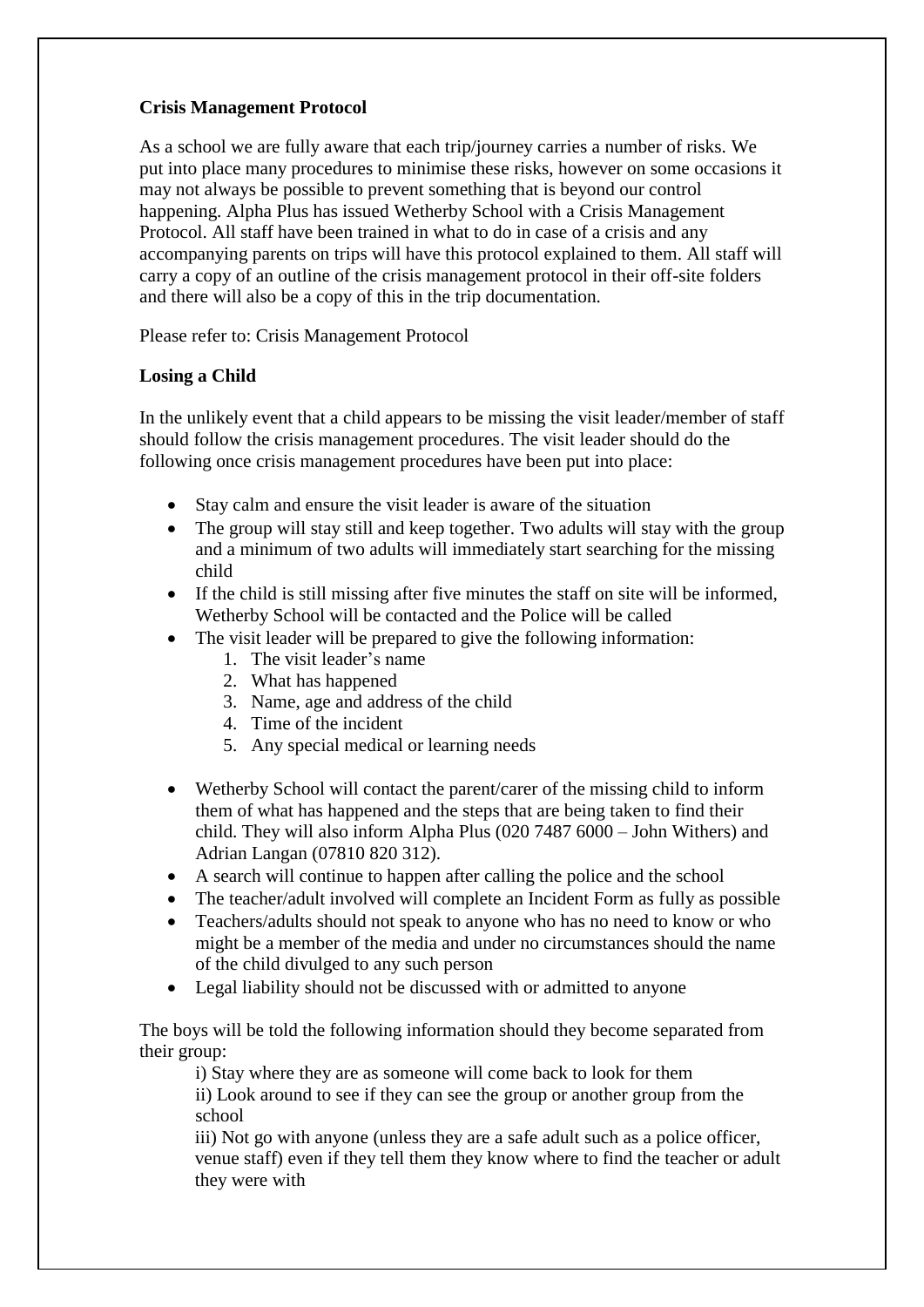#### **Emergency Procedures**

In the event of a serious accident resulting in death or injury of one or more of the pupils or staff, the priority should be to summon the emergency services and arrange for medical attention for the injured. Wetherby School will be contacted as soon as possible. The crisis management protocol will be followed.

Communication with the media should be left to Alpha Plus and Adrian Langan. The visit leader should answer 'no comment,' to all questions from the media and refer the media to Adrian Langan.

Refer to: Alpha Plus Crisis Management Protocol and Alpha Plus Business Continuity Plan

#### **Disclosure and Barring Services (DBS)**

All members of staff at Wetherby School have been checked by the Disclosure and Barring Services (DBS) before their contract commences. For the protection of both adults and children, all adults should ensure that they are not alone in a one to one situation with a child.

More information about this can be obtained from the Headmaster or the EVC. Further information can be found on: <https://www.gov.uk/government/organisations/disclosure-and-barring-service/about>

#### **Exploratory Visit for an Educational Visit**

It is essential that the visit leader undertakes an exploratory visit. The visit leader should:

- Ensure that the venue is suitable to meet the aims and objectives of the educational visit
- Access potential areas of risk
- Ensure that the venue can cater for the needs of the staff and the pupils in the group
- Ensure that they are familiar with the area before taking a party of children
- Any other factors that may help them in the planning of the visit

#### **First Aid**

Some members of staff at Wetherby School are paediatric first aid trained. This is reviewed annually. A first aid bag is taken with the group on the visit. The first aid bags are checked on a regular basis.

All staff involved in educational visits should be aware of any medical issues regarding the children. Medicines relating to particular children and information regarding administration should be given to the designated member of staff.

Any accident must be recorded on an accident form and any other health issue related to the parents.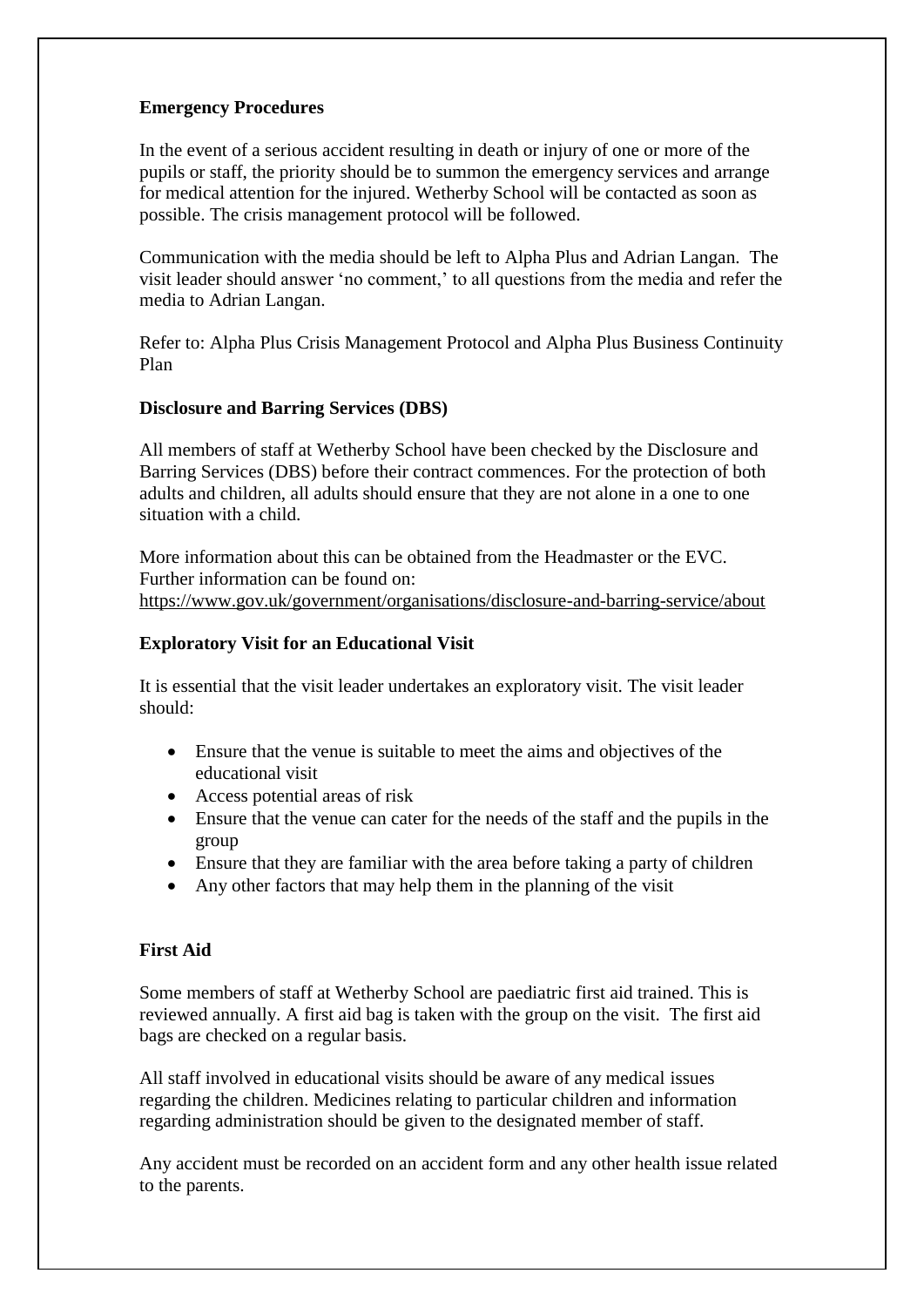#### **Transport**

The school office will arrange for an appropriate coach company for day visits, journeys and PGL. The visit leader will liaise with the school administrator regarding dates and times of the visit. Records are kept about the coaches used, including insurance details and a list of the named drivers.

All pupils will wear seatbelts and staff must ensure these are secure at the start of each journey and during the journey at reasonable intervals. Pupils should be made aware of the basic safety rules for travel. Adults should be seated throughout the coach.

At Wetherby School we do not use private cars to transport pupils, as they will not be covered under the school's insurance.

#### **Children with SEND and medical needs**

Pupils with SEND and medical needs will not be excluded from educational visits/journeys, provided that the safety of the group is not jeopardised. Any problems/limitations should be considered at the planning stage and when carrying out the risk assessment. Special attention should be made to supervision ratios.

The visit leader/member of staff should have summary sheets containing details of the pupil/pupils' needs. Where necessary the visit leader/member of staff should discuss the visit with parents of those children with needs and the Head of Learning Support to ensure that sufficient support is in place.

# **Equal Opportunities**

Every effort will be made to ensure that all educational visits are available and accessible to all who wish to participate, irrespective of special or medical needs, ethnic origin, gender or religion.

Refer to: Wetherby School Equal Opportunities Policy

#### **Parental Consent**

When a child starts at Wetherby School there is a generic parental consent form that the parents complete (Appendices 1 and 2). This gives permission for their child to go on any off-site visit such as games, swimming and educational visits. Parental consent is required at the beginning of each academic year for all educational visits and journeys undertaken in that academic year. This is called a parental educational visits and journeys consent form and these are kept in the school office in both buildings. In Reception and Little Wetherby there must be a separate permission slip for all boys for each visit. This meets the regulatory requirements for the EYFS. A separate form is sent out when pupils go on the PGL Residential in Year 3. All parental consent forms are collated by the Assistant Head (Wellbeing and Cross-Curricular) and are kept in the school offices at 11 Pembridge Square and at 19 Pembridge Villas.

In Reception and Little Wetherby there will be individual parental consent forms for each visit. This is due to the age of the pupils and meeting the necessary requirements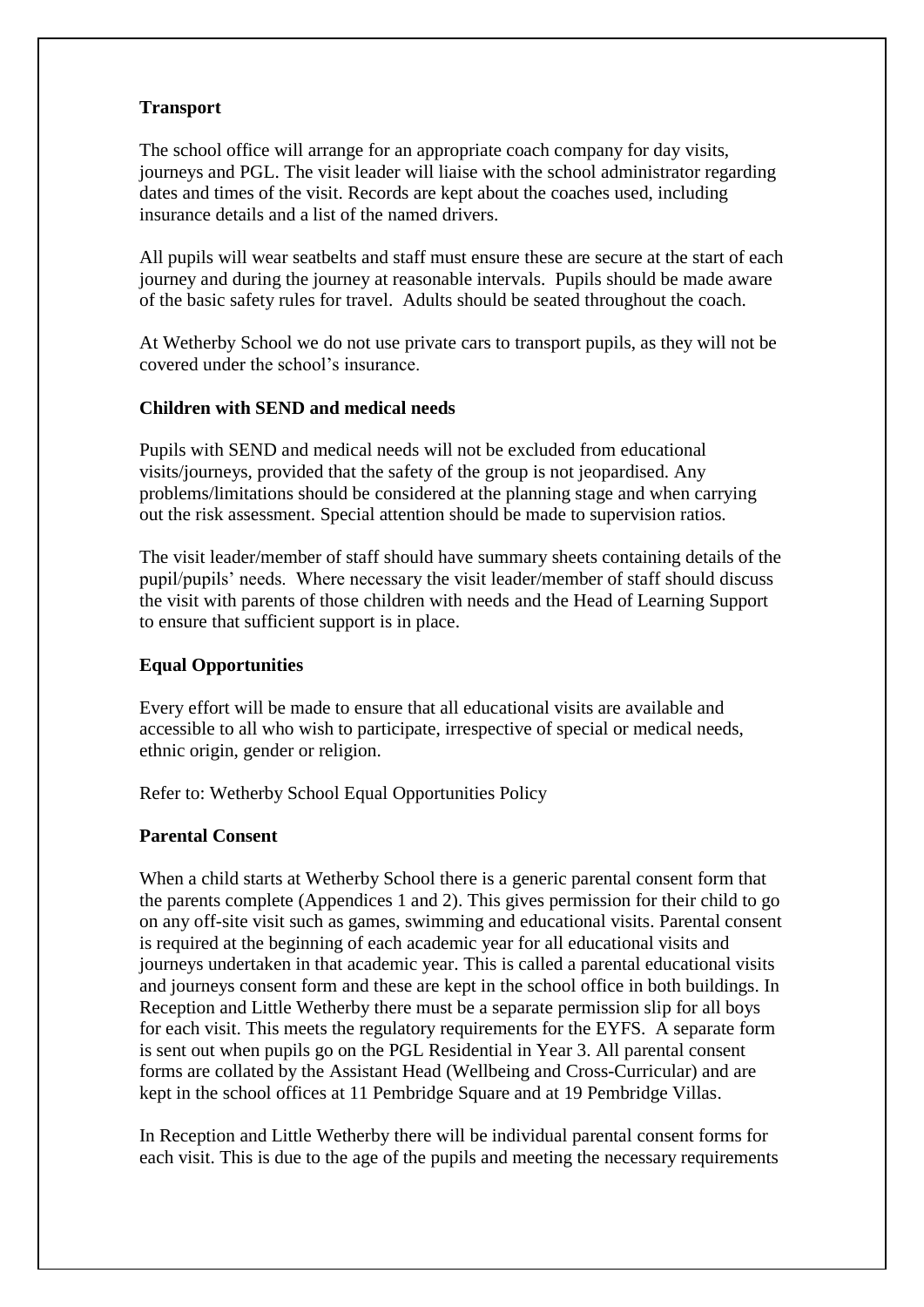for EYFS. These will also be kept in the school office in the Educational Visits Consent Forms folder.

If parents withhold consent the child should not be taken on the visit, but the curricular aims of the visit should be delivered to the pupil in some other way, wherever possible.

Parents will be informed about trips through a letter. This will be sent out in advance of the trip.

#### **Financial and Charging Arrangements**

Wetherby School will pay the costs for day visits, including transport. The visit leader/member of staff should work out the cost of the visit and complete a payment requisition form/request payment. This is available in the school office. This form is then sent to Head Office. Here they will send the payment to the visit venue. The visit leader/member of staff will ensure that this is prepared in the early stages.

In Year 3 the children attend a PGL residential. Here the parents are required to pay the cost. This includes travel, accommodation and insurance.

#### **Insurance**

Wetherby School is a member of the Alpha Plus Group. All the schools within the group are all insured under the group insurance policy. A copy of this can be found on the portal. Wetherby School also has Employers' Liability Insurance. These documents are also displayed in the staff room on the Health and Safety noticeboard at 11 Pembridge Square and in the staffroom at 19 Pembridge Villas. All documents relating to insurance can be found on the portal.

In Year 3 the pupils attend a residential visit with PGL. During this residential visit the pupils are covered under PGL's insurance policy. A copy of this can be found in the PGL File.

When using coaches Wetherby School is covered under the Alpha Plus Group Policy.

# **During the Visit/Journey**

On arrival pupils will walk from the drop off point to the destination in their classes, ensuring the correct ratios are met. The visit leader/member of staff will speak to pupils about groupings and health and safety issues. Pupils will be told what to do if they become separated from the group:

- Stay where they are as someone will come back to look for them
- Look around to see if they can see the group or another group from Wetherby **School**
- Not go with anyone (unless they are a safe adult such as a police officer, venue staff) even if they tell them they know where to find the teacher or adult they were with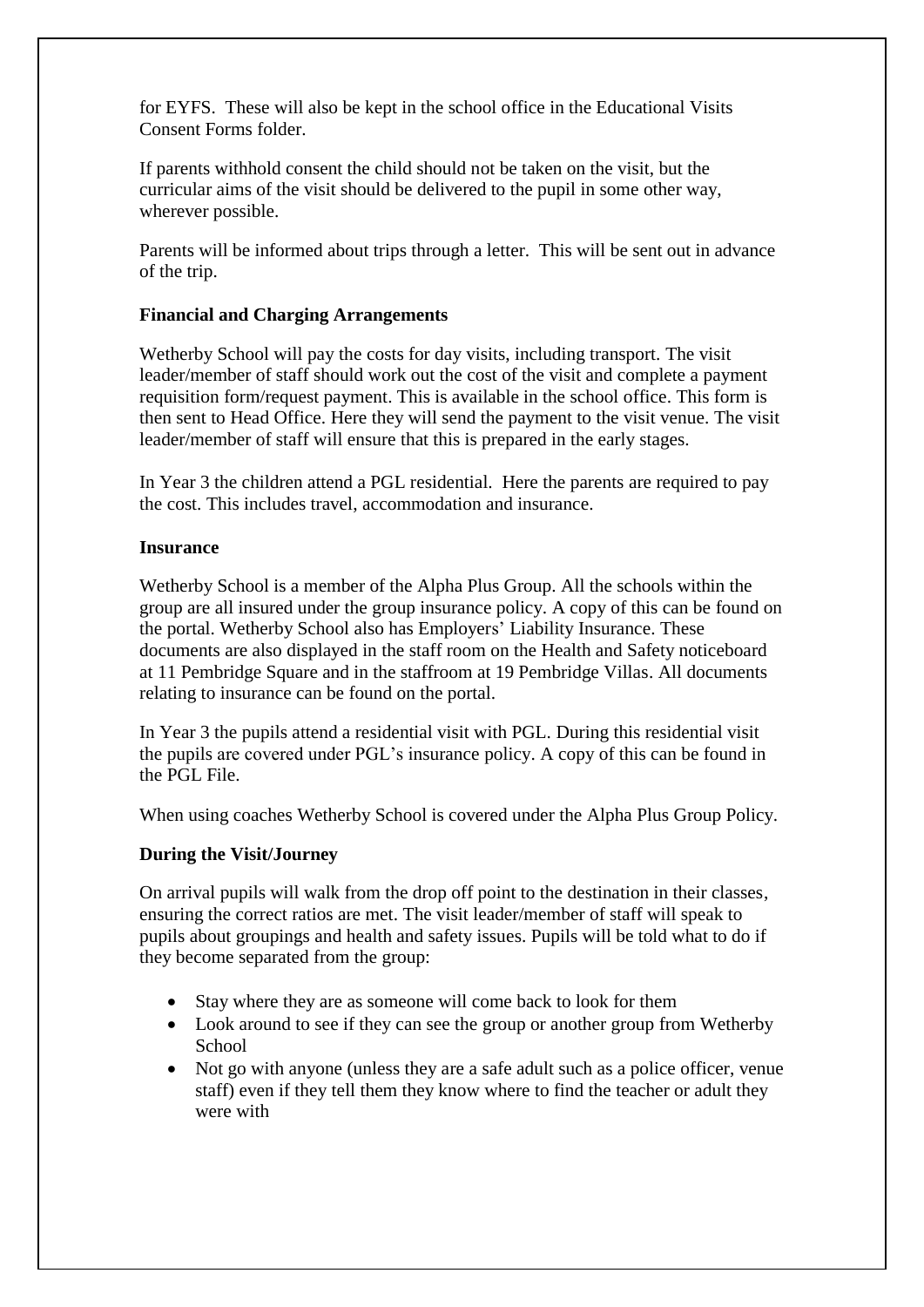#### **Evaluation**

An evaluation of the educational visit should be made on Evolve within a reasonable time and discussed with the staff/adults concerned. After consultation any issues should be addressed, resolved and noted.

Should there be any welfare, health and safety concerns they should be reported immediately.

#### **Other information**

All Wetherby trips are conducted in accordance with the Alpha Plus Educational Visits Guidance and National Guidance.

# **This policy will be reviewed annually**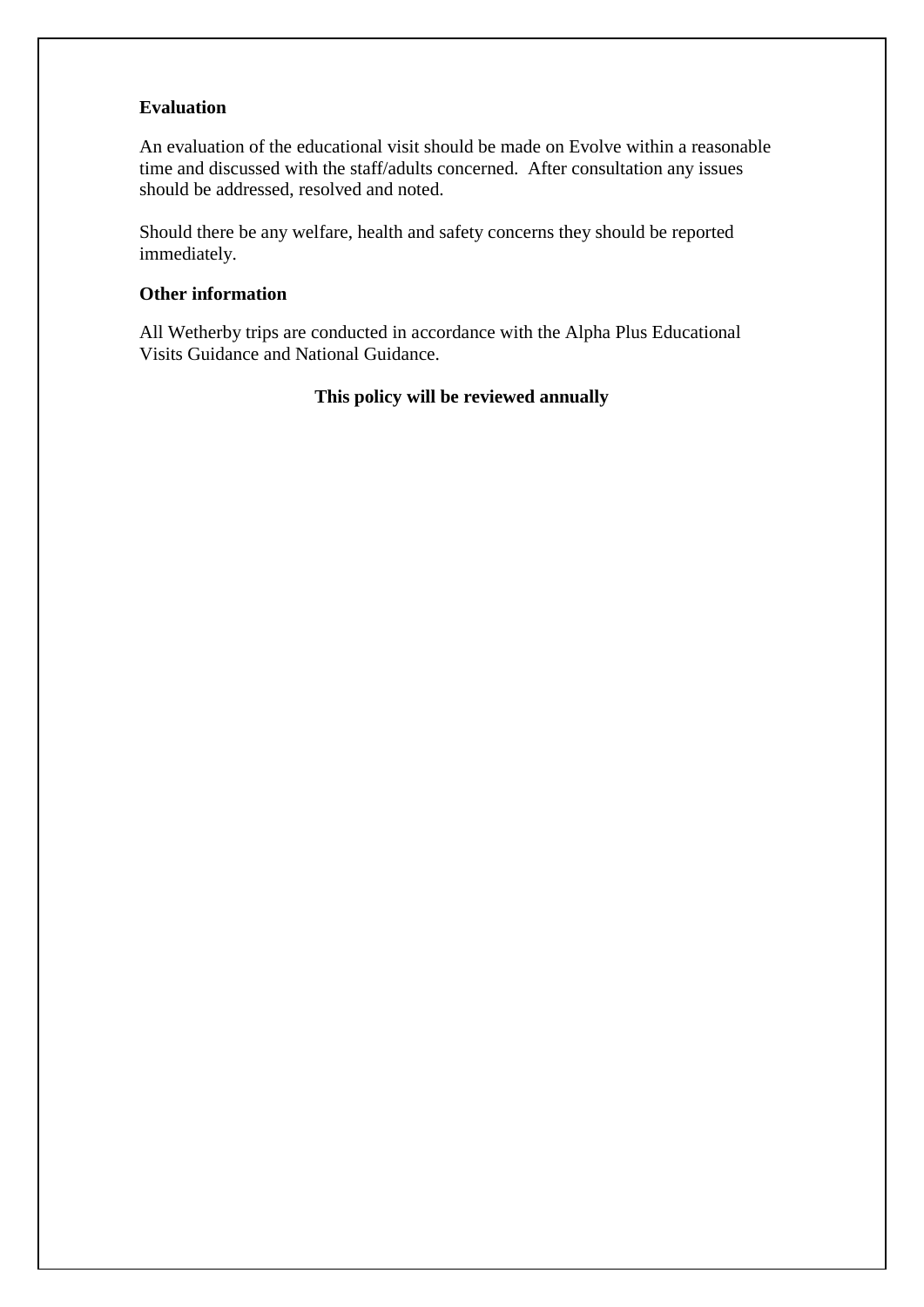#### **APPENDIX 1**

XX September 2021

Dear Parents,

#### **Educational Visits 2021 / 2022**

This academic year the boys will be taken on many educational visits that support teaching and learning within the classroom. There will be no extra cost for these educational day visits. The boys may be taken to places such as the Science Museum, the Natural History Museum, the Golden Hinde and Hampton Court. The boys will also use off-site facilities for gym, games, swimming, church services, concerts, plays and other recreational activities. Sports fixtures will also be off-site.

By law, we require your permission to take your son on these educational visits and for them to be able to use these off-site facilities. The consent forms attached to this letter will apply to all educational visits your son will take part in throughout the year. It will also cover fixtures, clubs and recreational activities off-site, such as gym and swimming. All residential trips (Year 3 only) and visits involving adventure activities will require a separate consent form which will be sent to you before the trip. Whilst this may appear excessive, all schools are required to ask parents to give their consent for school trips such as these.

Please complete and return the attached form which will cover all educational visits and off-site recreational activities for this academic year. They should be returned to your son's form teacher by **XXXXday XX September 2021.**

For all Reception visits, it is a requirement by law to have written permission from parents for every trip the boys take part in. Therefore when you receive a letter about an educational visit, there will be a section to sign and return to your son's form teacher that gives permission for your son to attend the outing.

If you have any questions or are concerned about any of the educational visits or events that are taking place please do not hesitate to contact me.

Thank you for your time in completing these forms.

Yours sincerely,

Miss Salt Assistant Head (Wellbeing and Cross-Curricular)